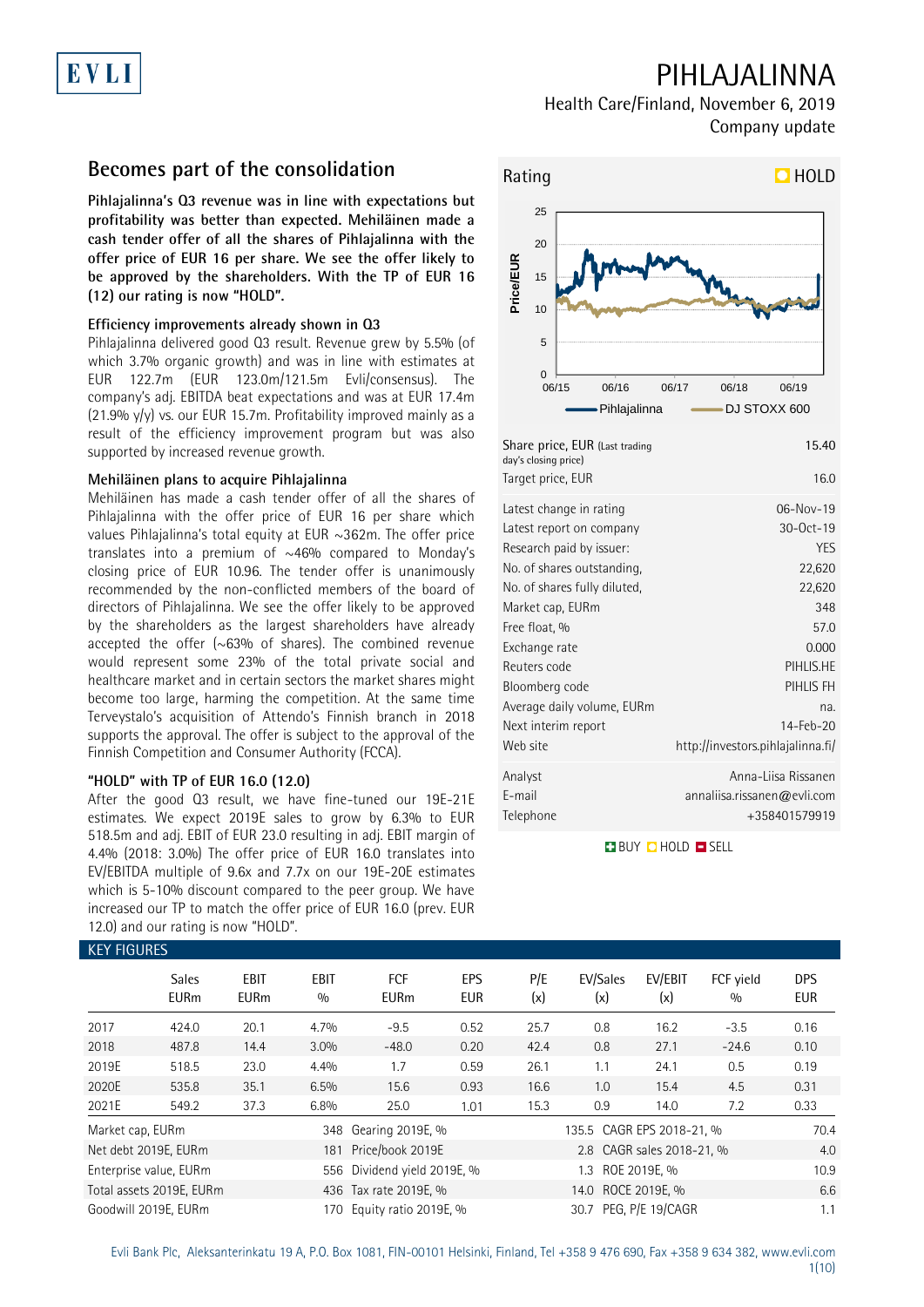# Health Care/Finland, November 6, 2019

Company update

|                              |                          | <b>Estimates</b> |       |         |       |       |       |         |       |        |                      |       |
|------------------------------|--------------------------|------------------|-------|---------|-------|-------|-------|---------|-------|--------|----------------------|-------|
| Net sales                    | 2017                     | Q1'18            | Q2'18 | Q3'18   | 04'18 | 2018E | 01'19 | Q2'19   | Q3'19 | Q4'19E | 2019E                | 2020E |
| Corporate Customers          | 82.6                     | 26.2             | 25.3  | 22.8    | 29.4  | 103.7 | 31.6  | 30.3    | 27.0  | 33.1   | 121.9                | 131.2 |
| of which insurance companies | 26.6                     | 6.6              | 6.6   | 5.3     | 6.7   | 25.2  | 7.1   | 6.7     | 5.9   | 7.9    | 27.6                 | 35.0  |
| of which other corporates    | 56.0                     | 19.6             | 18.7  | 17.5    | 22.7  | 78.5  | 24.5  | 23.6    | 21.1  | 25.2   | 94.4                 | 96.2  |
| <b>Private Customers</b>     | 67.9                     | 22.2             | 24.3  | 21.0    | 24.6  | 92.1  | 26.5  | 25.6    | 21.1  | 25.4   | 98.5                 | 100.5 |
| Public sector customers      | 330.5                    | 85.1             | 90.3  | 85.7    | 88.6  | 349.7 | 89.3  | 89.6    | 90.0  | 91.2   | 360.1                | 367.3 |
| Total                        | 424.0                    | 119.3            | 125.3 | 116.3   | 126.9 | 487.8 | 132.5 | 129.7   | 122.7 | 133.6  | 518.5                | 535.8 |
| Net sales growth             |                          |                  |       |         |       |       |       |         |       |        |                      |       |
| Corporate Customers          | $\overline{\phantom{a}}$ | 17.0%            | 21.1% | 25.3%   | 39.3% | 25.5% | 20.6% | 19.6%   | 18.4% | 12.4%  | 17.6%                | 7.6%  |
| <b>Private Customers</b>     | $\overline{\phantom{a}}$ | 16.8%            | 35.0% | 54.4%   | 42.2% | 35.6% | 19.4% | 5.1%    | 0.5%  | 3.2%   | $7.0\%$              | 2.0%  |
| Public sector customers      | $\overline{\phantom{a}}$ | 2.5%             | 9.9%  | $6.1\%$ | 4.9%  | 5.8%  | 4.9%  | $-0.8%$ | 5.0%  | 2.9%   | $3.0\%$              | 2.0%  |
| Total                        | 6.2%                     | 8.5%             | 17.5% | 17.0%   | 17.5% | 15.0% | 11.1% | 3.5%    | 5.5%  | 5.3%   | 6.3%                 | 3.3%  |
|                              |                          |                  |       |         |       |       |       |         |       |        |                      |       |
| Adj. EBITDA (group)          | 34.0                     | 6.9              | 10.2  | 14.2    | 14.6  | 45.9  | 12.6  | 10.8    | 17.4  | 16.7   | 57.5                 | 70.2  |
| Adj. EBITDA-margin (group)   | 8.0%                     | 5.8%             | 8.1%  | 12.2%   | 11.5% | 9.4%  | 9.5%  | 8.3%    | 14.2% | 12.5%  | 11.1%<br>2.7.7.7.7.7 | 13.1% |

Source: Pihlajalinna, Evli Research

### **Valuation**

|                                              | Security        | <b>MCAP</b> | EV/EBITDA EV/EBITDA EV/EBITDA |         |       | EV/EBIT | EV/EBIT | EV/EBIT | P/E   | P/E    | P/E   |
|----------------------------------------------|-----------------|-------------|-------------------------------|---------|-------|---------|---------|---------|-------|--------|-------|
| PIHLAJALINNA PEER GROUP                      | identifier      | Local FX    | 19                            | 20      | 21    | 19      | 20      | 21      | 19    | 20     | 21    |
| Ambea AB                                     | AMBEA-SE        | 6841        | 10.6x                         | 8.4x    | 7.5x  | 23.0x   | 17.1x   | 14.6x   | 14.8x | 12.8x  | 10.9x |
| Attendo AB                                   | ATT-SE          | 8173        | 11.5x                         | 10.5x   | 9.4x  | 32.6x   | 29.0x   | 23.6x   | 57.5x | 37.9x  | 24.6x |
| <b>CareTech Holdings PLC</b>                 | CTH-GB          | 433         | 10.2x                         | 8.8x    | 8.0x  | 12.3x   | 10.4x   | 9.4x    | 11.2x | 9.3x   | 8.1x  |
| Fresenius SE & Co. KGaA                      | FRE-DE          | 26630       | 6.8x                          | 6.2x    | 5.7x  | 9.9x    | 9.0x    | 8.1x    | 14.6x | 13.7x  | 12.6x |
| Georgia Healthcare Group Plc                 | GHG-GB          | 99          | 7.3x                          | 6.0x    | 4.9x  | 9.4x    | 7.4x    | 6.0x    | 17.9x | 12.2x  | 9.4x  |
| <b>GHP Specialty Care AB</b>                 | GHP-SE          | 1209        | 8.2x                          | 7.2x    | 6.5x  | 18.4x   | 14.7x   | 12.9x   | 25.8x | 20.5x  | 19.7x |
| Humana AB                                    | HUM-SE          | 3114        | 9.2x                          | 7.8x    | 7.2x  | 16.6x   | 13.7x   | 12.5x   | 13.7x | 11.3x  | 10.3x |
| Korian SA                                    | <b>KORI-FR</b>  | 3162        | 12.5x                         | 11.5x   | 11.5x | 19.0x   | 17.3x   | 17.1x   | 23.0x | 19.4x  | 16.6x |
| <b>LNA Sante SA</b>                          | LNA-FR          | 467         | 11.6x                         | 10.5x   | 9.4x  | 15.7x   | 14.0x   | 12.9x   | 19.7x | 17.0x  | 15.0x |
| <b>Mediclinic International Plc</b>          | MDC-GB          | 2771        | 8.5x                          | 7.9x    | 7.4x  | 13.2x   | 12.3x   | 11.2x   | 14.6x | 13.1x  | 11.6x |
| Orpea SA                                     | ORP-FR          | 6942        | 19.5x                         | 18.1x   | 17.0x | 26.9x   | 24.8x   | 23.3x   | 27.8x | 24.6x  | 22.1x |
| RHON-KLINIKUM AG                             | RHK-DE          | 1245        | 10.1x                         | 9.7x    | 9.4x  | 26.6x   | 25.0x   | 23.4x   | 39.8x | 36.6x  | 33.9x |
| Spire Healthcare Group PLC                   | SPI-GB          | 482         | 7.8x                          | 7.2x    | 6.8x  | 16.7x   | 14.7x   | 13.4x   | 22.5x | 17.5x  | 14.3x |
| Terveystalo Oy Class A                       | <b>TTALO-FI</b> | 1329        | 11.3x                         | 10.3x   | 9.4x  | 20.2x   | 17.8x   | 16.2x   | 23.6x | 20.3x  | 17.5x |
| Peer Group Median                            |                 | 4560        | 10.2x                         | 8.6x    | 7.8x  | 17.5x   | 14.7x   | 13.2x   | 21.1x | 17.3x  | 14.6x |
| Peer Group Average                           |                 | 2008        | 10.4x                         | 9.3x    | 8.6x  | 18.6x   | 16.2x   | 14.6x   | 23.3x | 19.0x  | 16.2x |
| Pihlajalinna (Evli est.)                     |                 | 347         | 9.7x                          | 7.7x    | 7.0x  | 24.1x   | 15.4x   | 14.0x   | 26.1x | 16.6x  | 15.3x |
| Pihlajalinna premium/discount to peer median |                 |             | $-5%$                         | $-11\%$ | $-9%$ | 38 %    | 5 %     | 6 %     | 24 %  | $-4\%$ | 5 %   |

Source: Factset, Evli Research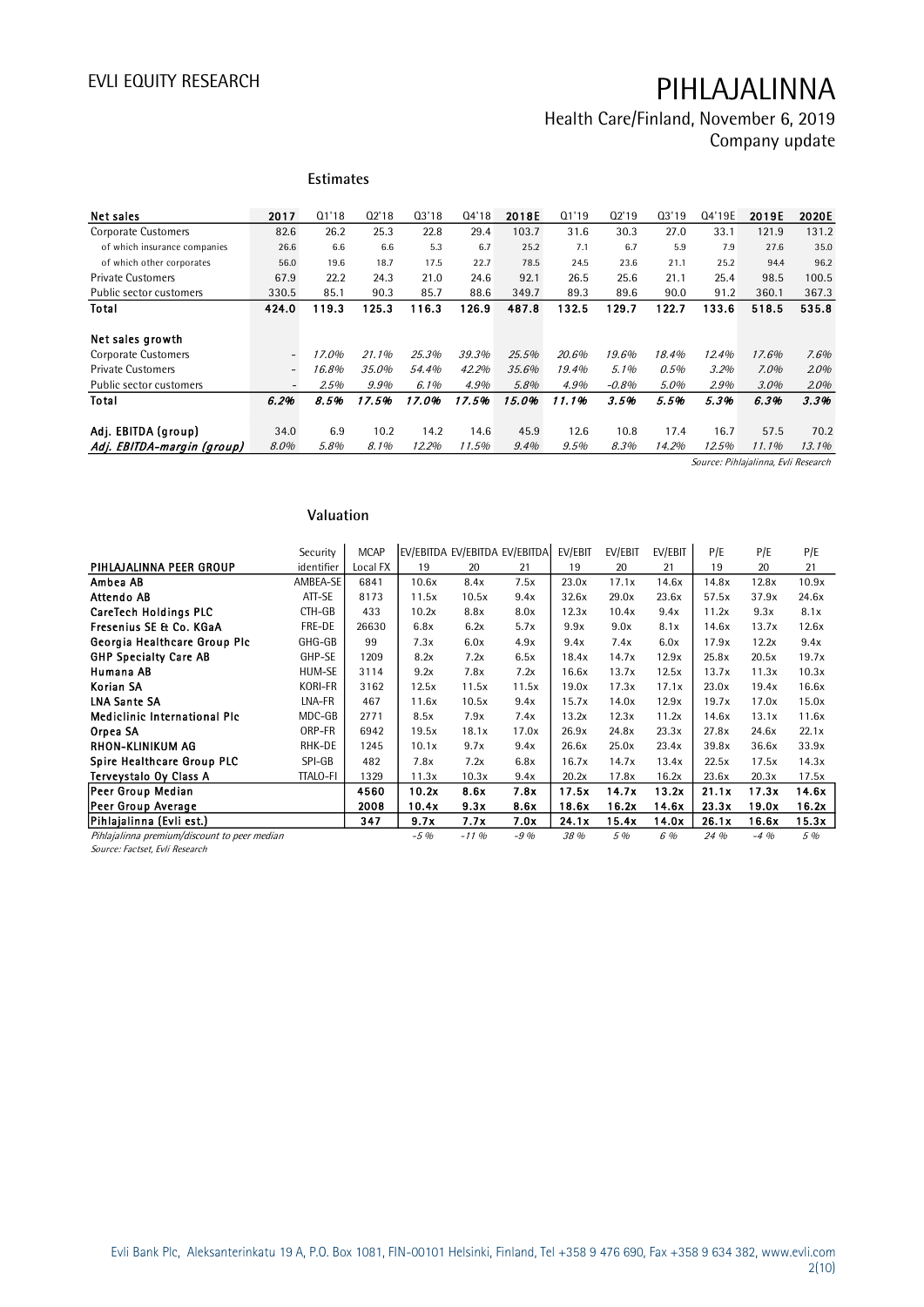| <b>INTERIM FIGURES</b>               |         |         |         |         |         |         |         |         |         |         |         |         |
|--------------------------------------|---------|---------|---------|---------|---------|---------|---------|---------|---------|---------|---------|---------|
| EVLI ESTIMATES, EURm                 | 201801  | 201802  | 201803  | 201804  | 2018    | 201901  | 201902  | 201903  | 2019Q4E | 2019E   | 2020E   | 2021E   |
| Net sales                            | 119.2   | 125.3   | 116.3   | 127.0   | 487.8   | 132.5   | 129.7   | 122.7   | 133.6   | 518.5   | 535.8   | 549.2   |
| EBITDA                               | 6.9     | 10.1    | 13.8    | 15.1    | 45.9    | 12.5    | 10.8    | 17.4    | 16.7    | 57.4    | 70.2    | 74.1    |
| EBITDA margin (%)                    | 5.8     | 8.1     | 11.9    | 11.9    | 9.4     | 9.4     | 8.4     | 14.2    | 12.5    | 11.1    | 13.1    | 13.5    |
| EBIT                                 | $-0.1$  | 2.0     | 5.6     | 6.9     | 14.4    | 3.9     | 2.1     | 9.3     | 7.8     | 23.0    | 35.1    | 37.3    |
| EBIT margin (%)                      | $-0.1$  | 1.6     | 4.8     | 5.4     | 3.0     | 2.9     | 1.6     | 7.6     | 5.8     | 4.4     | 6.5     | 6.8     |
| Net financial items                  | $-1.0$  | $-0.8$  | $-0.9$  | $-1.1$  | $-3.8$  | $-1.0$  | $-1.0$  | $-1.0$  | $-1.0$  | $-4.0$  | $-5.0$  | $-5.0$  |
| Pre-tax profit                       | $-1.1$  | 1.2     | 4.7     | 5.8     | 10.6    | 2.9     | 1.1     | 8.3     | 6.8     | 19.0    | 30.1    | 32.3    |
| Tax                                  | 0.0     | $-0.3$  | $-1.1$  | $-1.3$  | $-2.7$  | $-0.7$  | $-0.3$  | $-0.3$  | $-1.4$  | $-2.7$  | $-6.0$  | $-6.5$  |
| Tax rate (%)                         | 0.0     | 25.0    | 23.4    | 22.4    | 25.5    | 24.1    | 28.6    | 3.6     | 20.0    | 14.0    | 20.0    | 20.0    |
| Net profit                           | $-1.7$  | 1.0     | 1.9     | 3.4     | 4.6     | 1.8     | $-0.1$  | 6.6     | 5.1     | 13.4    | 21.0    | 22.7    |
| EPS                                  | $-0.08$ | 0.04    | 0.08    | 0.15    | 0.20    | 0.08    | $-0.01$ | 0.29    | 0.23    | 0.59    | 0.93    | 1.01    |
| EPS adjusted (diluted no. of shares) | $-0.08$ | 0.04    | 0.08    | 0.15    | 0.20    | 0.08    | $-0.01$ | 0.29    | 0.23    | 0.59    | 0.93    | 1.01    |
| Dividend per share                   | 0.00    | 0.00    | 0.00    | 0.00    | 0.10    | 0.00    | 0.00    | 0.00    | 0.00    | 0.19    | 0.31    | 0.33    |
| SALES, EURm                          |         |         |         |         |         |         |         |         |         |         |         |         |
| Corporate Customers                  | 27.7    | 23.8    | 24.8    | 29.4    | 105.7   | 31.6    | 30.3    | 27.0    | 33.1    | 121.9   | 131.2   | 134.5   |
| <b>Private Customers</b>             | 22.2    | 24.3    | 20.9    | 24.6    | 92.0    | 26.5    | 25.6    | 21.1    | 25.4    | 98.5    | 100.5   | 103.0   |
| Public sector customers              | 83.5    | 91.9    | 83.7    | 88.6    | 347.7   | 89.3    | 89.6    | 90.0    | 91.2    | 360.1   | 367.3   | 376.5   |
| Eliminations                         | $-14.2$ | $-14.7$ | $-13.1$ | $-15.6$ | $-57.6$ | $-14.9$ | $-15.7$ | $-15.4$ | $-16.0$ | $-62.0$ | $-63.3$ | $-64.8$ |
| Total                                | 119.2   | 125.3   | 116.3   | 127.0   | 487.8   | 132.5   | 129.7   | 122.7   | 133.6   | 518.5   | 535.8   | 549.2   |
| SALES GROWTH, Y/Y %                  |         |         |         |         |         |         |         |         |         |         |         |         |
| Corporate Customers                  | 23.7    | 13.9    | 36.3    | 39.3    | 28.0    | 14.1    | 27.1    | 8.9     | 12.4    | 15.3    | 7.6     | 2.5     |
| Private Customers                    | 16.8    | 35.0    | 53.7    | 42.2    | 35.5    | 19.4    | 5.1     | 1.0     | 3.2     | 7.1     | 2.0     | 2.5     |
| Public sector customers              | 0.6     | 11.8    | 3.6     | 4.9     | 5.2     | 6.9     | $-2.5$  | 7.5     | 2.9     | 3.6     | 2.0     | 2.5     |
| Eliminations                         | $-1.4$  | 1.4     | $-0.8$  | 4.7     | 1.1     | 4.9     | 6.8     | 17.6    | 2.7     | 7.7     | 2.0     | 2.5     |
| Total                                | 8.4     | 17.5    | 17.0    | 17.6    | 15.0    | 11.2    | 3.5     | 5.5     | 5.2     | 6.3     | 3.3     | 2.5     |
| EBIT, EURm                           |         |         |         |         |         |         |         |         |         |         |         |         |
| Group                                | $-0.1$  | 2.0     | 5.6     | 6.9     | 14.4    | 3.9     | 2.1     | 9.3     | 7.8     | 23.0    | 35.1    | 37.3    |
| Total                                | $-0.1$  | 2.0     | 5.6     | 6.9     | 14.4    | 3.9     | 2.1     | 9.3     | 7.8     | 23.0    | 35.1    | 37.3    |
| EBIT margin, %                       |         |         |         |         |         |         |         |         |         |         |         |         |
| Total                                | $-0.1$  | 1.6     | 4.8     | 5.4     | 3.0     | 2.9     | 1.6     | 7.6     | 5.8     | 4.4     | 6.5     | 6.8     |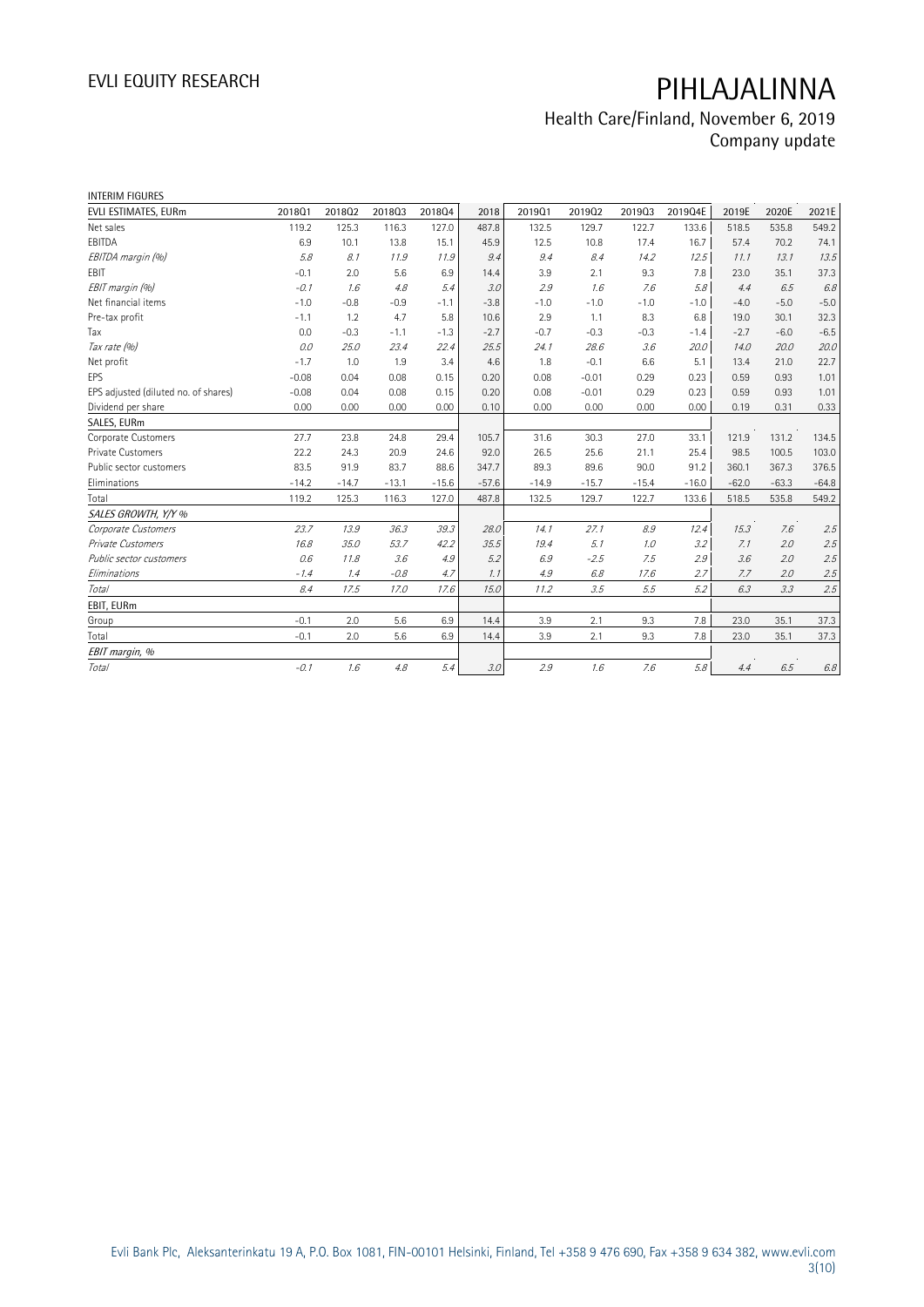| <b>INCOME STATEMENT, EURm</b>            | 2014                | 2015                      | 2016            | 2017           | 2018         | 2019E               | 2020E        | 2021E           |
|------------------------------------------|---------------------|---------------------------|-----------------|----------------|--------------|---------------------|--------------|-----------------|
| Sales                                    | 148.9               | 213.4                     | 399.1           | 424.0          | 487.8        | 518.5               | 535.8        | 549.2           |
| Sales growth (%)                         | 42.6                | 43.3                      | 87.0            | 6.2            | 15.0         | 6.3                 | 3.3          | 2.5             |
| EBITDA                                   | 13.8                | 12.7                      | 29.4            | 34.3           | 45.9         | 57.4                | 70.2         | 74.1            |
| EBITDA margin (%)                        | 9.3                 | 6.0                       | 7.4             | 8.1            | 9.4          | 11.1                | 13.1         | 13.5            |
| Depreciation                             | $-5.8$              | $-8.0$                    | $-12.8$         | $-14.2$        | $-31.5$      | $-17.9$             | $-19.9$      | $-21.0$         |
| EBITA                                    | 8.0                 | 4.7                       | 16.6            | 20.1           | 14.4         | 23.0                | 35.1         | 37.3            |
| Goodwill amortization / writedown        | 0.0                 | 0.0                       | 0.0             | 0.0            | 0.0          | 0.0                 | 0.0          | 0.0             |
| EBIT                                     | 8.0                 | 4.7                       | 16.6            | 20.1           | 14.4         | 23.0                | 35.1         | 37.3            |
| EBIT margin (%)                          | 5.4                 | 2.2                       | 4.2             | 4.7            | 3.0          | 4.4                 | 6.5          | 6.8             |
| Reported EBIT                            | 5.9                 | 3.9                       | 15.1            | 19.2           | 13.8         | 15.1                | 35.1         | 37.3            |
| EBIT margin (reported) (%)               | 4.0                 | 1.8                       | 3.8             | 4.5            | 2.8          | 2.9                 | 6.5          | 6.8             |
| Net financials                           | $-3.1$              | $-2.3$                    | $-1.2$          | $-1.4$         | $-3.8$       | $-4.0$              | $-5.0$       | $-5.0$          |
| Pre-tax profit                           | 4.9                 | 2.4                       | 15.4            | 18.7           | 10.6         | 19.0                | 30.1         | 32.3            |
| Taxes                                    | $-1.0$              | $-0.1$                    | $-3.0$          | $-3.4$         | $-2.7$       | $-2.7$              | $-6.0$       | $-6.5$          |
| Minority shares                          | $-0.4$              | $-0.8$                    | $-2.7$          | $-4.6$         | $-3.3$       | $-3.0$              | $-3.1$       | $-3.1$          |
|                                          | 1.4                 | 0.7                       | 8.2             | 9.8            | 4.0          | 5.5                 | 21.0         | 22.7            |
| Net profit<br>Cash NRIs                  | $-2.1$              |                           |                 |                |              |                     |              | 0.0             |
|                                          |                     | $-0.8$                    | $-1.5$          | $-0.9$         | $-0.6$       | $-7.9$              | 0.0          |                 |
| Non-cash NRIs                            | 0.0                 | 0.0                       | 0.0             | 0.0            | 0.0          | 0.0                 | 0.0          | 0.0             |
| <b>BALANCE SHEET, EURm</b>               |                     |                           |                 |                |              |                     |              |                 |
| Assets                                   |                     |                           |                 |                |              |                     |              |                 |
| Fixed assets                             | 47                  | 69                        | 67              | 83             | 68           | 82                  | 85           | 81              |
| Goodwill                                 | 56                  | 76                        | 92              | 104            | 170          | 170                 | 170          | 170             |
| Right of use assets                      | $\mathsf{O}\xspace$ | $\mathbf 0$               | $\mathbf 0$     | $\mathbf 0$    | 116          | 109                 | 113          | 115             |
| Inventory                                | $\mathbf{1}$        | $\overline{2}$            | $\overline{2}$  | $\overline{2}$ | 3            | 3                   | 3            | $\mathbf{3}$    |
| Receivables                              | 14                  | 20                        | 27              | 25             | 40           | 33                  | 34           | 35              |
| Liquid funds                             | 11                  | 15                        | 28              | 37             | 36           | 36                  | 38           | 38              |
| Total assets                             | 131                 | 185                       | 218             | 254            | 437          | 436                 | 445          | 446             |
| Liabilities                              |                     |                           |                 |                |              |                     |              |                 |
| Shareholder's equity                     | 9                   | 92                        | 98              | 100            | 121          | 124                 | 141          | 157             |
| Minority interest                        | 1                   | $\mathbf{1}$              | 3               | 6              | 9            | 9                   | 9            | 9               |
| Convertibles                             | $\mathsf{O}\xspace$ | $\mathbf 0$               | $\mathbf 0$     | $\mathbf 0$    | $\mathbf 0$  | $\mathbf 0$         | $\mathbf 0$  | $\mathbf 0$     |
| Lease liabilities                        | $\overline{0}$      | $\mathbf 0$               | $\mathbf 0$     | $\mathbf 0$    | 119          | 109                 | 113          | 115             |
| Deferred taxes                           | $\overline{4}$      | 5                         | $6\phantom{1}6$ | 6              | 6            | 6                   | $\,6\,$      | $6\phantom{1}6$ |
| Interest bearing debt                    | 88                  | 42                        | 52              | 77             | 99           | 109                 | 95           | 75              |
| Non-interest bearing current liabilities | 27                  | 42                        | 55              | 62             | 80           | 75                  | 78           | 80              |
| Other interest-free debt                 | $\mathbf{1}$        | $\ensuremath{\mathsf{3}}$ | $\mathbf{3}$    | 3              | 3            | 3                   | 3            | $\mathbf{3}$    |
| <b>Total liabilities</b>                 | 131                 | 185                       | 217             | 254            | 437          | 436                 | 445          | 446             |
| CASH FLOW, EURm                          |                     |                           |                 |                |              |                     |              |                 |
| + EBITDA                                 | 14                  | 13                        | 29              | 34             | 46           | 57                  | 70           | 74              |
| - Net financial items                    | $-3$                | $-2$                      | $-1$            | $-1$           | $-4$         | $-4$                | -5           | $-5$            |
| - Taxes                                  | $-1$                | $\mathbf 0$               | $-2$            | $-4$           | $-4$         | $-3$                | $-6$         | $-6$            |
| - Increase in Net Working Capital        | $\overline{4}$      | $9\,$                     | $\overline{7}$  | 8              | $\mathbf{3}$ | 3                   | $\mathbf{1}$ | $\mathbf{1}$    |
| $+/-$ Other                              | $-2$                | $-2$                      | $-4$            | $-5$           | $-4$         | $-11$               | $-3$         | $-3$            |
| $=$ Cash flow from operations            | 11                  | 18                        | 29              | 32             | 38           | 42                  | 57           | 61              |
| - Capex                                  | $-28$               | $-48$                     | $-27$           | $-41$          | $-6$         | $-41$               | $-42$        | $-36$           |
| - Acquisitions                           | $\mathbf 0$         | $\mathbf 0$               | $\mathbf 0$     | $\mathbf 0$    | $-79$        | $\mathbf 0$         | $\mathbf 0$  | $\mathbf 0$     |
| + Divestments                            | $\mathbf 0$         | $\mathbf 0$               | $\mathbf 0$     | $\mathbf 0$    | $\mathbf 0$  | $\mathbf 0$         | $\mathbf 0$  | $\mathbf 0$     |
| $=$ Free cash flow                       | $-17$               | $-30$                     | $\overline{2}$  | $-9$           | $-48$        | $\overline{2}$      | 16           | 25              |
| +/- New issues/buybacks                  | $-29$               | 82                        | $-1$            | $-2$           | 24           | $\mathsf{O}\xspace$ | $\mathbf 0$  | $\mathbf 0$     |
| - Paid dividend                          | $\mathsf{O}\xspace$ | $\mathbf 0$               | $\mathbf 0$     | $-3$           | $-3$         | $-2$                | $-4$         | $-7$            |
| $+/-$ Other                              | 46                  | $-48$                     | 11              | 24             | 27           | $\mathbf 0$         | $-10$        | $-17$           |
| Change in cash                           | $\overline{0}$      | $\overline{4}$            | 12              | 10             | $-1$         | $\mathbf 0$         | $\mathbf{1}$ | $\mathbf{1}$    |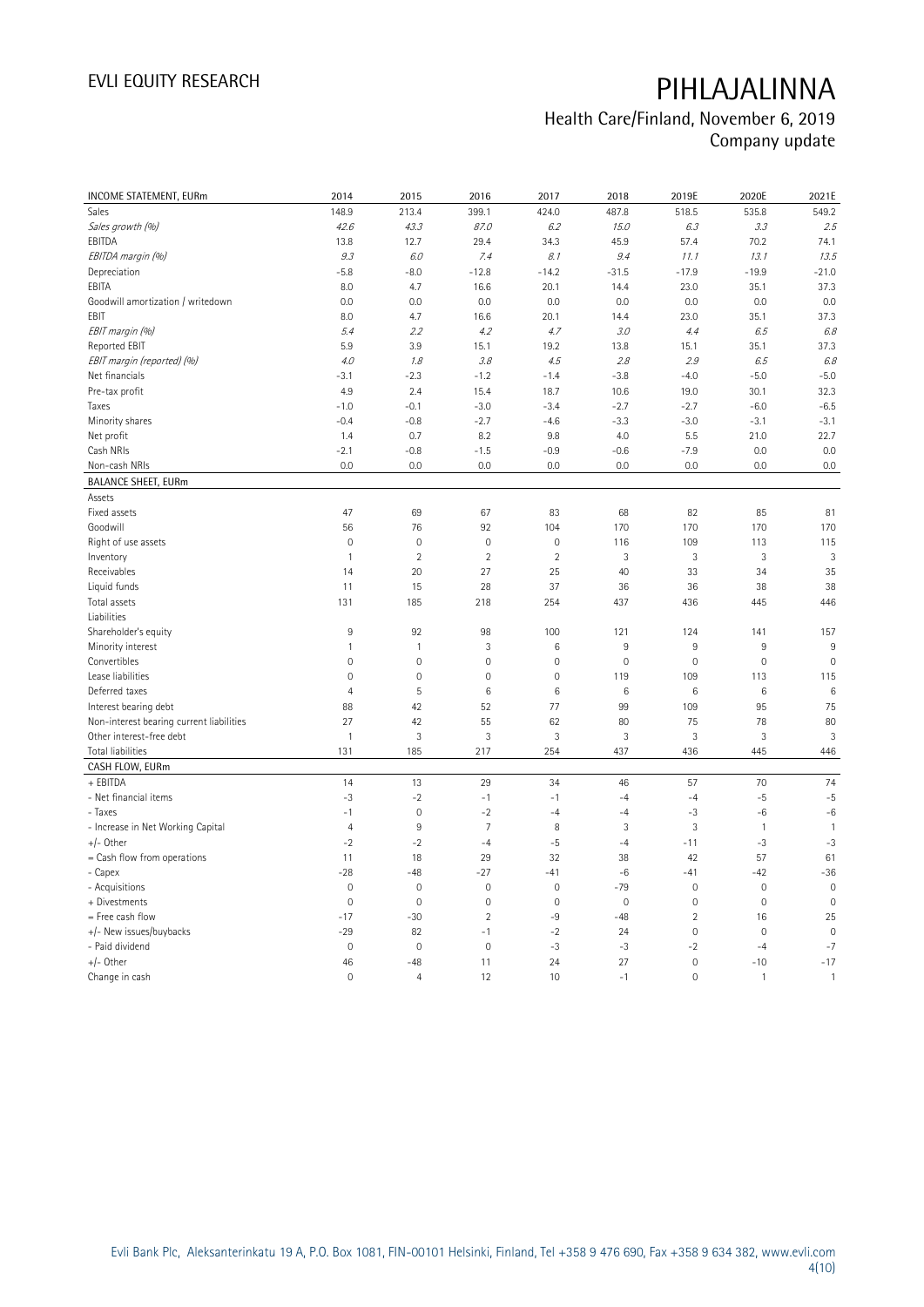| <b>KEY FIGURES</b>                             | 2015           | 2016         | 2017         | 2018          | 2019E         | 2020E         | 2021E        |
|------------------------------------------------|----------------|--------------|--------------|---------------|---------------|---------------|--------------|
| M-cap                                          | 256            | 380          | 275          | 195           | 348           | 348           | 348          |
| Net debt (excl. convertibles)                  | 27             | 25           | 40           | 181           | 181           | 170           | 152          |
| Enterprise value                               | 286            | 416          | 325          | 391           | 556           | 541           | 521          |
| Sales                                          | 213            | 399          | 424          | 488           | 519           | 536           | 549          |
| EBITDA                                         | 13             | 29           | 34           | 46            | 57            | 70            | 74           |
| EBIT                                           | 5              | 17           | 20           | 14            | 23            | 35            | 37           |
| Pre-tax                                        | $\overline{2}$ | 15           | 19           | 11            | 19            | 30            | 32           |
| Earnings                                       | $\overline{2}$ | 10           | 11           | 5             | 13            | 21            | 23           |
| Equity book value (excl. minorities)           | 92             | 98           | 100          | 121           | 124           | 141           | 157          |
| Valuation multiples                            |                |              |              |               |               |               |              |
| EV/sales                                       | 1.3            | 1.0          | 0.8          | 0.8           | 1.1           | 1.0           | 0.9          |
| EV/EBITDA                                      | 22.5           | 14.2         | 9.5          | 8.5           | 9.7           | 7.7           | 7.0          |
| EV/EBITA                                       | 60.8           | 25.1         | 16.2         | 27.1          | 24.1          | 15.4          | 14.0         |
| EV/EBIT                                        | 60.8           | 25.1         | 16.2         | 27.1          | 24.1          | 15.4          | 14.0         |
| EV/OCF                                         | 16.3           | 14.5         | 10.2         | 10.4          | 13.1          | 9.4           | 8.6          |
| EV/FCFF                                        | $-11.0$        | 69.1         | $-80.9$      | $-9.2$        | 31.8          | 13.0          | 10.3         |
| P/FCFE                                         | $-8.5$         | 237.3        | $-28.9$      | $-4.1$        | 210.0         | 22.3          | 13.9         |
| P/E                                            | 170.5          | 39.1         | 25.7         | 42.4          | 26.1          | 16.6          | 15.3         |
| P/B                                            | 2.8            | 3.9          | 2.7          | 1.6           | 2.8           | 2.5           | 2.2          |
| Target EV/EBITDA                               | 0.0            | 0.0          | 0.0          | 0.0           | 9.6           | 7.7           | 7.1          |
| Target EV/EBIT                                 | 0.0            | 0.0          | 0.0          | 0.0           | 24.0          | 15.4          | 14.0         |
| Target EV/FCF                                  | 0.0            | 0.0          | 0.0          | $O.O$         | 333.1         | 34.7          | 20.9         |
| Target P/B                                     | 0.0            | 0.0          | 0.0          | 0.0           | 2.9           | 2.6           | 2.3          |
| Target P/E                                     | 0.0            | 0.0          | 0.0          | 0.0           | 27.1          | 17.2          | 15.9         |
| Per share measures                             |                |              |              |               |               |               |              |
|                                                |                |              |              |               |               |               |              |
|                                                |                |              |              |               |               |               |              |
| Number of shares                               | 20,613         | 20,613       | 20,613       | 22,620        | 22,620        | 22,620        | 22,620       |
| Number of shares (diluted)                     | 20,613         | 20,613       | 20,613       | 22,620        | 22,620        | 22,620        | 22,620       |
| EPS                                            | 0.07           | 0.47         | 0.52         | 0.20          | 0.59          | 0.93          | 1.01         |
| Operating cash flow per share                  | 0.85           | 1.39         | 1.54         | 1.66          | 1.88          | 2.54          | 2.68         |
| Free cash flow per share                       | $-1.46$        | 0.08         | $-0.46$      | $-2.12$       | 0.07          | 0.69          | 1.10         |
| Book value per share                           | 4.47           | 4.74         | 4.87         | 5.36          | 5.50          | 6.23          | 6.93         |
| Dividend per share                             | 0.00           | 0.15         | 0.16         | 0.10          | 0.19          | 0.31          | 0.33         |
| Dividend payout ratio, %                       | 0.0            | 31.9         | 30.8         | 49.2          | 33.0          | 33.0          | 33.0         |
| Dividend yield, %                              | 0.0            | 0.8          | 1.2          | 1.2           | 1.3           | 2.0           | 2.2          |
| FCF yield, %                                   | $-11.8$        | 0.4          | $-3.5$       | $-24.6$       | 0.5           | 4.5           | 7.2          |
| Efficiency measures                            |                |              |              |               |               |               |              |
| ROE                                            | 3.0            | 10.2         | 10.8         | 4.2           | 10.9          | 15.8          | 15.3         |
| ROCE                                           | 4.0            | 11.7         | 12.2         | 5.4           | 6.6           | 9.9           | 10.5         |
| Financial ratios                               |                |              |              |               |               |               |              |
| Inventories as % of sales                      | 0.8            | 0.5          | 0.5          | 0.5           | 0.5           | 0.5           | 0.5          |
| Receivables as % of sales                      | 9.4            | 6.7          | 5.9          | 8.2           | 6.3           | 6.3           | 6.3          |
| Non-interest bearing liabilities as % of sales | 19.7           | 13.8         | 14.6         | 16.3          | 14.5          | 14.5          | 14.5         |
| NWC/sales, %                                   | $-9.8$         | $-6.9$       | $-8.4$       | $-8.0$        | $-8.0$        | $-8.0$        | $-8.0$       |
| Operative CAPEX/sales, %                       | 22.3           | 6.8          | 9.7          | 1.3           | 7.9           | 7.8           | 6.5          |
| CAPEX/sales (incl. acquisitions), %            | 22.3           | 6.8          | 9.7          | $-15.0$       | 7.9           | 7.8           | 6.5          |
| FCFF/EBITDA                                    | $-2.0$         | 0.2          | $-0.1$       | $-0.9$        | 0.3           | 0.6           | 0.7          |
| Net debt/EBITDA, book-weighted                 | 2.1            | 0.8          | 1.2          | 3.9           | 3.2           | 2.4           | 2.1          |
| Debt/equity, market-weighted                   | 0.2            | 0.1          | 0.3          | 0.5           | 0.3           | 0.3           | 0.2          |
| Equity ratio, book-weighted<br>Gearing, %      | 50.5<br>28.4   | 46.4<br>24.3 | 41.8<br>37.3 | 29.8<br>138.7 | 30.7<br>135.5 | 33.8<br>113.1 | 37.2<br>91.5 |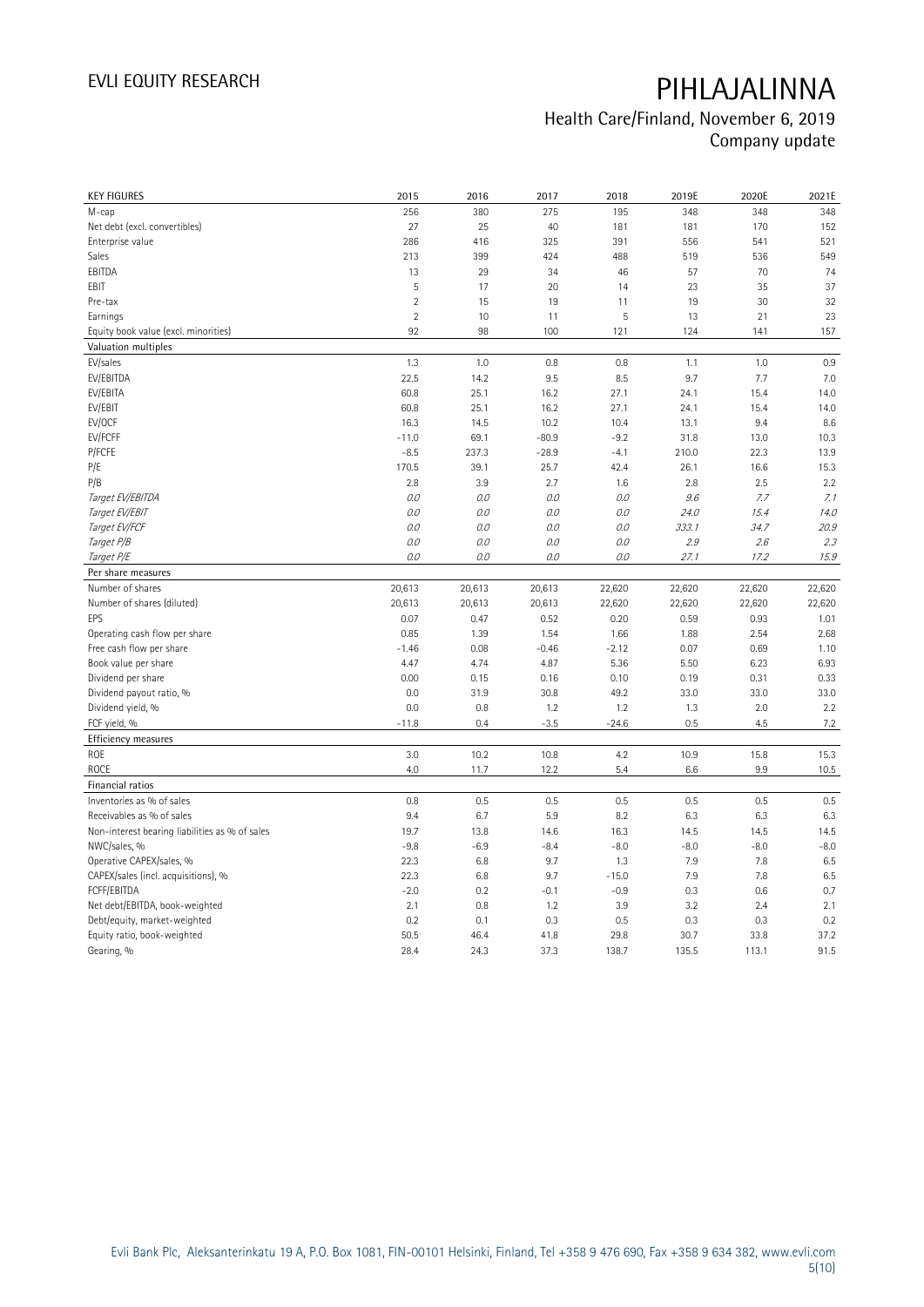| <b>OWNERSHIP STRUCTURE</b>                 | <b>SHARES</b>         | <b>EURm</b> | 0/0   |
|--------------------------------------------|-----------------------|-------------|-------|
| Lähitapiola Keskinäinen Vakuutusyhtiö      | 3,481,641             | 53.617      | 15.4% |
| Mww Yhtiö Oy                               | 2,309,010             | 35.559      | 10.2% |
| Fennia Mutual Insurance Company            | 1,998,965             | 30.784      | 8.8%  |
| Tapiola Keskinäinen Henkivakuutusyhtiö     | 1,891,385             | 29.127      | 8.4%  |
| Elo Pension Company                        | 1,267,161             | 19.514      | 5.6%  |
| Niemistö Leena Katriina                    | 703,475               | 10.834      | 3.1%  |
| Fondita Nordic Micro Cap                   | 540,000               | 8.316       | 2.4%  |
| Ilmarinen Mutual Pension Insurance Company | 490,000               | 7.546       | 2.2%  |
| Fennia Life Insurance Company Ltd          | 270,179               | 4.161       | 1.2%  |
| Nordea Fennia Fund                         | 258,421               | 3.980       | 1.1%  |
| Ten largest                                | 13,210,237            | 203.438     | 58%   |
| Residual                                   | 9,409,898             | 144.912     | 42%   |
| Total                                      | 22,620,135            | 348.350     | 100%  |
|                                            |                       |             |       |
| <b>EARNINGS CALENDAR</b>                   |                       |             |       |
| February 14, 2020                          | FY 2019 Results       |             |       |
| May 08, 2020                               | Q1 report             |             |       |
| August 14, 2020                            | Q <sub>2</sub> report |             |       |
| November 04, 2020                          | Q3 report             |             |       |
| <b>OTHER EVENTS</b>                        |                       |             |       |
|                                            |                       |             |       |

| COMPANY MISCELLANEOUS |                             |
|-----------------------|-----------------------------|
| CEO: Joni Aaltonen    | Kehräsaari B, 33200 Tampere |
| CFO: Tarja Rantala    | Tel:                        |
| IR: Marko Savolainen  |                             |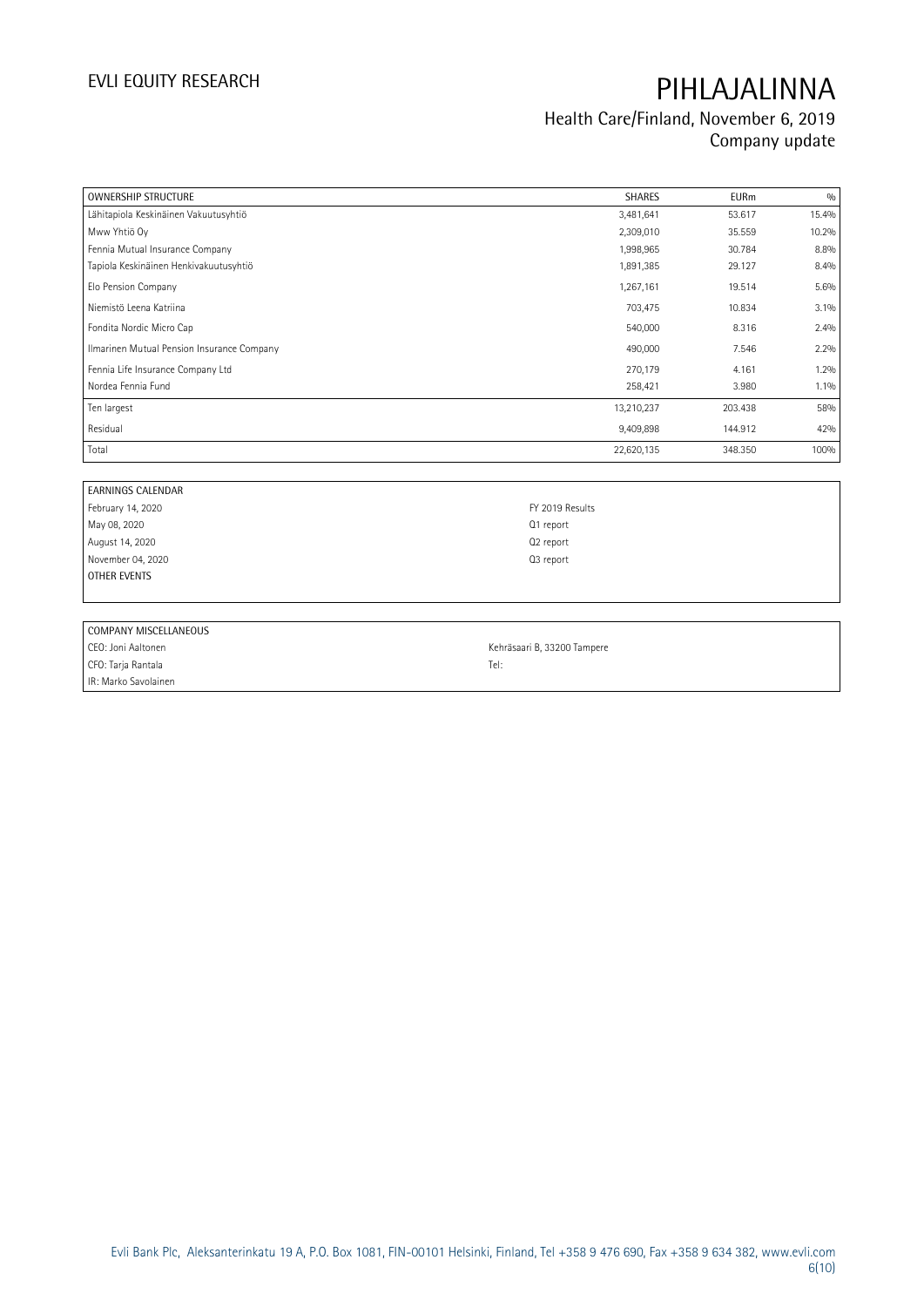## Health Care/Finland, November 6, 2019 Company update

DEFINITIONS

| P/E                                                                                                 | EPS                                                                      |
|-----------------------------------------------------------------------------------------------------|--------------------------------------------------------------------------|
| Price per share                                                                                     | Profit before extraord. items and taxes-income taxes + minority interest |
| Earnings per share                                                                                  | Number of shares                                                         |
| P/BV                                                                                                | <b>DPS</b>                                                               |
| Price per share                                                                                     |                                                                          |
| Shareholders' equity + taxed provisions per share                                                   | Dividend for the financial period per share                              |
|                                                                                                     |                                                                          |
| Market cap                                                                                          | OCF (Operating cash flow)                                                |
|                                                                                                     |                                                                          |
| Price per share * Number of shares                                                                  | EBITDA - Net financial items - Taxes - Increase in working               |
|                                                                                                     | capital - Cash NRIs ± Other adjustments                                  |
| EV (Enterprise value)                                                                               | FCF (Free cash flow)                                                     |
|                                                                                                     |                                                                          |
| Market cap + net debt + minority interest at market value -                                         | Operating cash flow - operative CAPEX - acquisitions + divestments       |
| share of associated companies at market value                                                       |                                                                          |
|                                                                                                     |                                                                          |
| EV/Sales                                                                                            | FCF yield, %                                                             |
| Enterprise value                                                                                    | Free cash flow                                                           |
| Sales                                                                                               | Market cap                                                               |
| EV/EBITDA                                                                                           | Operative CAPEX/sales                                                    |
|                                                                                                     |                                                                          |
| Enterprise value                                                                                    | Capital expenditure - divestments - acquisitions                         |
| Earnings before interest, tax, depreciation and amortization                                        | <b>Sales</b>                                                             |
| EV/EBIT                                                                                             | Net working capital                                                      |
|                                                                                                     |                                                                          |
| Enterprise value                                                                                    | Current assets - current liabilities                                     |
| Operating profit                                                                                    |                                                                          |
| Net debt                                                                                            | Capital employed/Share                                                   |
|                                                                                                     |                                                                          |
| Interest bearing debt - financial assets                                                            | Total assets - non-interest bearing debt<br>Number of shares             |
|                                                                                                     |                                                                          |
| Total assets                                                                                        | Gearing                                                                  |
| Balance sheet total                                                                                 | Net debt                                                                 |
|                                                                                                     | Equity                                                                   |
| Div yield, %                                                                                        | Debt/Equity, %                                                           |
|                                                                                                     |                                                                          |
| Dividend per share                                                                                  | Interest bearing debt                                                    |
| Price per share                                                                                     | Shareholders' equity + minority interest + taxed provisions              |
|                                                                                                     |                                                                          |
| Payout ratio, %                                                                                     | Equity ratio, %                                                          |
|                                                                                                     |                                                                          |
| Total dividends<br>Earnings before extraordinary items and taxes - income taxes + minority interest | Shareholders' equity $+$ minority interest $+$ taxed provisions          |
|                                                                                                     | Total assets - interest-free loans                                       |
| ROCE, %                                                                                             | CAGR, %                                                                  |
|                                                                                                     |                                                                          |
| Profit before extraordinary items + interest expenses+ other financial costs                        |                                                                          |
| Balance sheet total - non-interest bearing debt (average)                                           | Cumulative annual growth rate = Average growth per year                  |
|                                                                                                     |                                                                          |
| ROE, %                                                                                              |                                                                          |
| Profit before extraordinary items and taxes – income taxes                                          |                                                                          |
| Shareholder's equity + minority interest + taxed provisions (average)                               |                                                                          |
|                                                                                                     |                                                                          |
|                                                                                                     |                                                                          |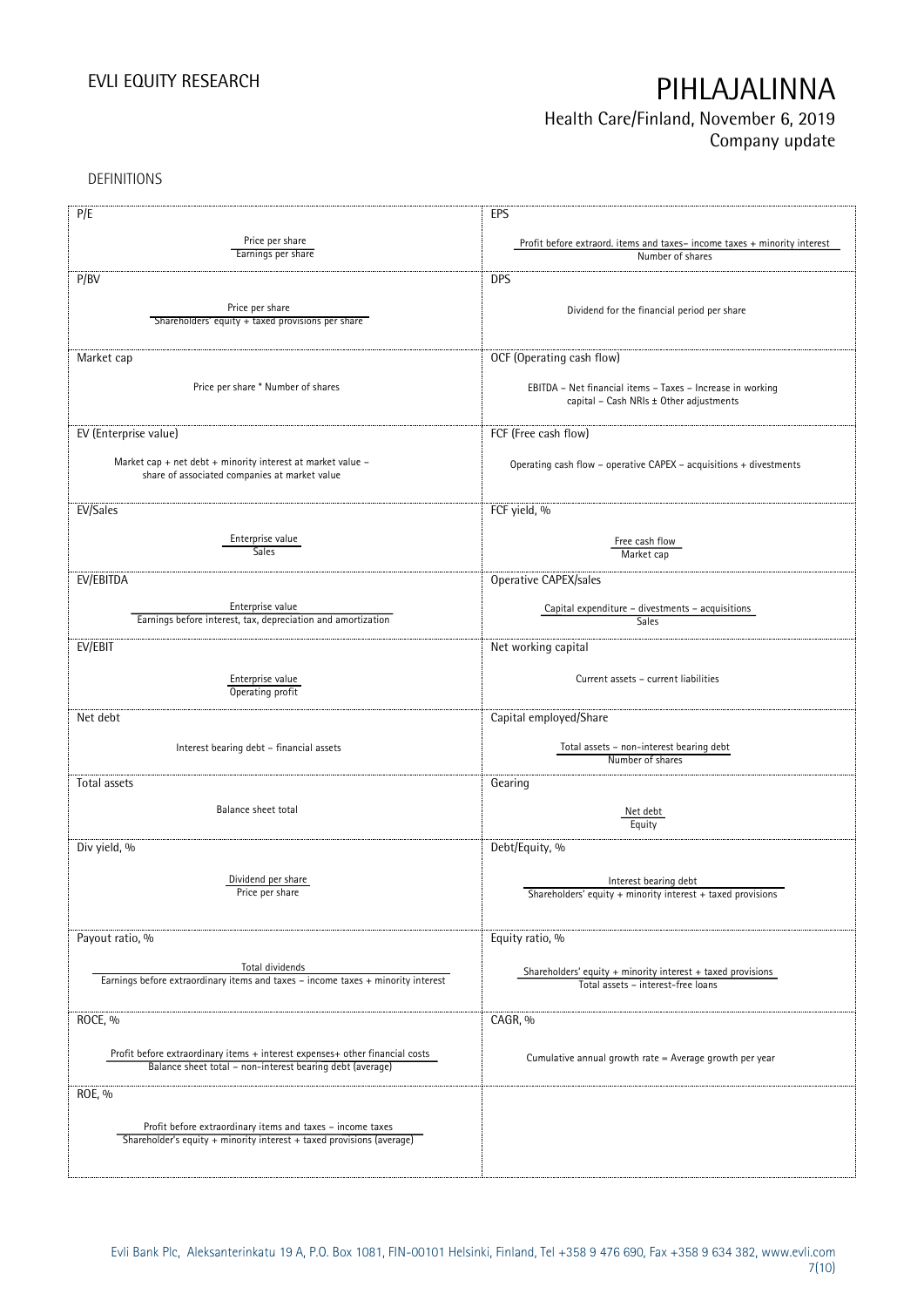Health Care/Finland, November 6, 2019 Company update

### Important Disclosures

Evli Research Partners Plc ("ERP") uses 12-month target prices. Target prices are defined by utilizing analytical techniques based on financial theory including (but not limited to) discounted cash flow analysis and comparative valuation. The selection of valuation methods depends on different circumstances. Target prices may be altered on the basis of new information coming to light in the underlying company or changes in interest rates, changes in foreign exchange rates, other securities prices or market indices or outlook for the aforementioned factors or other factors that may change the conditions of financial markets. Recommendations and changes by analysts are available at Analy[sts' recommendations and ratings revisions](https://research.evli.com/JasperAllModels.action?authParam=key;461&authParam=x;G3rNagWrtf7K&authType=3). Investment recommendations are defined as follows: Target price compared to share price Recommendation<br>CELL CALLO 06



The graph above shows the distribution of ERP's recommendations of companies under coverage in 1st of February 2019. If recommendation is not given, it is not mentioned here.

### Name(s) of the analyst(s): Rissanen

This research report has been prepared by Evli Research Partners Plc ("ERP" or "Evli Research"). ERP is a subsidiary of Evli Bank Plc. Production of the investment recommendation has been concluded on [06.11.2019, 9:00]. This report has been published on [06.11.2019, 9:40].

None of the analysts contributing to this report, persons under their guardianship or corporations under their control have a position in the shares of the company or related securities.

The date and time for any price of financial instruments mentioned in the recommendation refer to the previous trading day's closing price(s) unless otherwise stated in the report.

Each analyst responsible for the content of this report assures that the expressed views accurately reflect the personal views of each analyst on the covered companies and securities. Each analyst assures that (s)he has not been, nor are or will be, receiving direct or indirect compensation related to the specific recommendations or views contained in this report.

Companies in the Evli Group, affiliates or staff of companies in the Evli Group, may perform services for, solicit business from, hold long or short positions in, or otherwise be interested in the investments (including derivatives) of any company mentioned in the publication or report.

Neither ERP nor any company within the Evli Group have managed or co-managed a public offering of the company's securities during the last 12 months prior to, received compensation for investment banking services from the company during the last 12 months prior to the publication of the research report.

ERP has signed an agreement with the issuer of the financial instruments mentioned in the recommendation, which includes production of research reports. This assignment has a limited economic and financial impact on ERP and/or Evli. Under the assignment ERP performs services including, but not limited to, arranging investor meetings or –events, investor relations communication advisory and production of research material.

ERP or another company within the Evli Group does not have an agreement with the company to perform market making or liquidity providing services. months prior to, received compensation for investment banking services from the company during the last 12 months prior to the publication of the. For the prevention and avoidance of conflicts of interests with respect to this report, there is an information barrier (Chinese wall) between Investment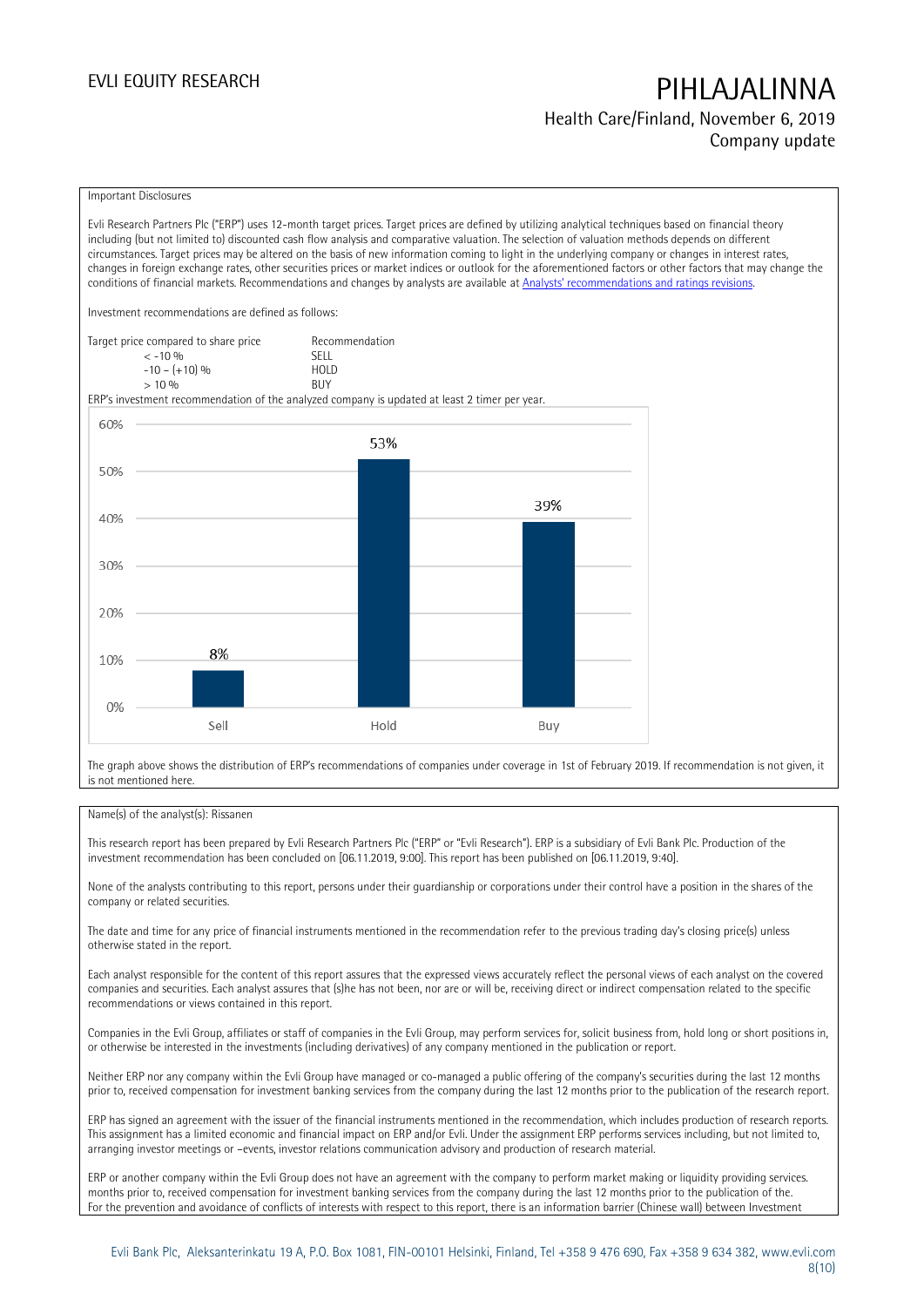## EVLI EQUITY RESEARCH PIHLAJALINNA Health Care/Finland, November 6, 2019 Company update

Research and Corporate Finance units concerning unpublished investment banking services to the company. The remuneration of the analyst(s) is not tied directly or indirectly to investment banking transactions or other services performed by Evli Bank Plc or any company within Evli Group.

This report has not been disclosed to the company prior to its dissemination.

This report is provided and intended for informational purposes only and may not be used or considered under any circumstances as an offer to sell or buy any securities or as advice to trade any securities.

This report is based on sources ERP considers to be correct and reliable. The sources include information providers Reuters and Bloomberg, stock-exchange releases from the companies and other company news, Statistics Finland and articles in newspapers and magazines. However, ERP does not guarantee the materialization, correctness, accuracy or completeness of the information, opinions, estimates or forecasts expressed or implied in the report. In addition, circumstantial changes may have an influence on opinions and estimates presented in this report. The opinions and estimates presented are valid at the moment of their publication and they can be changed without a separate announcement. Neither ERP nor any company within the Evli Group are responsible for amending, correcting or updating any information, opinions or estimates contained in this report. Neither ERP nor any company within the Evli Group will compensate any direct or consequential loss caused by or derived from the use of the information represented in this publication.

All information published in this report is for the original recipient's private and internal use only. ERP reserves all rights to the report. No part of this publication may be reproduced or transmitted in any form or by any means, electronic, mechanical, photocopying, recording or otherwise, or stored in any retrieval system of any nature, without the written permission of ERP.

This report or its copy may not be published or distributed in Australia, Canada, Hong Kong, Japan, New Zealand, Singapore or South Africa. The publication or distribution of this report in certain other jurisdictions may also be restricted by law. Persons into whose possession this report comes are required to inform themselves about and to observe any such restrictions.

Evli Bank Plc is not registered as a broker-dealer with the U. S. Securities and Exchange Commission ("SEC"), and it and its analysts are not subject to SEC rules on securities analysts' certification as to the currency of their views reflected in the research report. Evli Bank is not a member of the Financial Industry Regulatory Authority ("FINRA"). It and its securities analysts are not subject to FINRA's rules on Communications with the Public and Research Analysts and Research Reports and the attendant requirements for fairness, balance and disclosure of potential conflicts of interest. This research report is only being offered in U.S. by Auerbach Grayson & Company, LLC (Auerbach Grayson) to Major U.S. Institutional Investors and is not available to, and should not be used by, any U.S. person or entity that is not a Major U.S. Institutional Investor. Auerbach Grayson is a broker-dealer registered with the U.S. Securities and Exchange Commission and is a member of the FINRA. U.S. entities seeking more information about any of the issuers or securities discussed in this report should contact Auerbach Grayson. The securities of non-U.S. issuers may not be registered with or subject to SEC reporting and other requirements.

ERP is not a supervised entity but its parent company Evli Bank Plc is supervised by the Finnish Financial Supervision Authority.